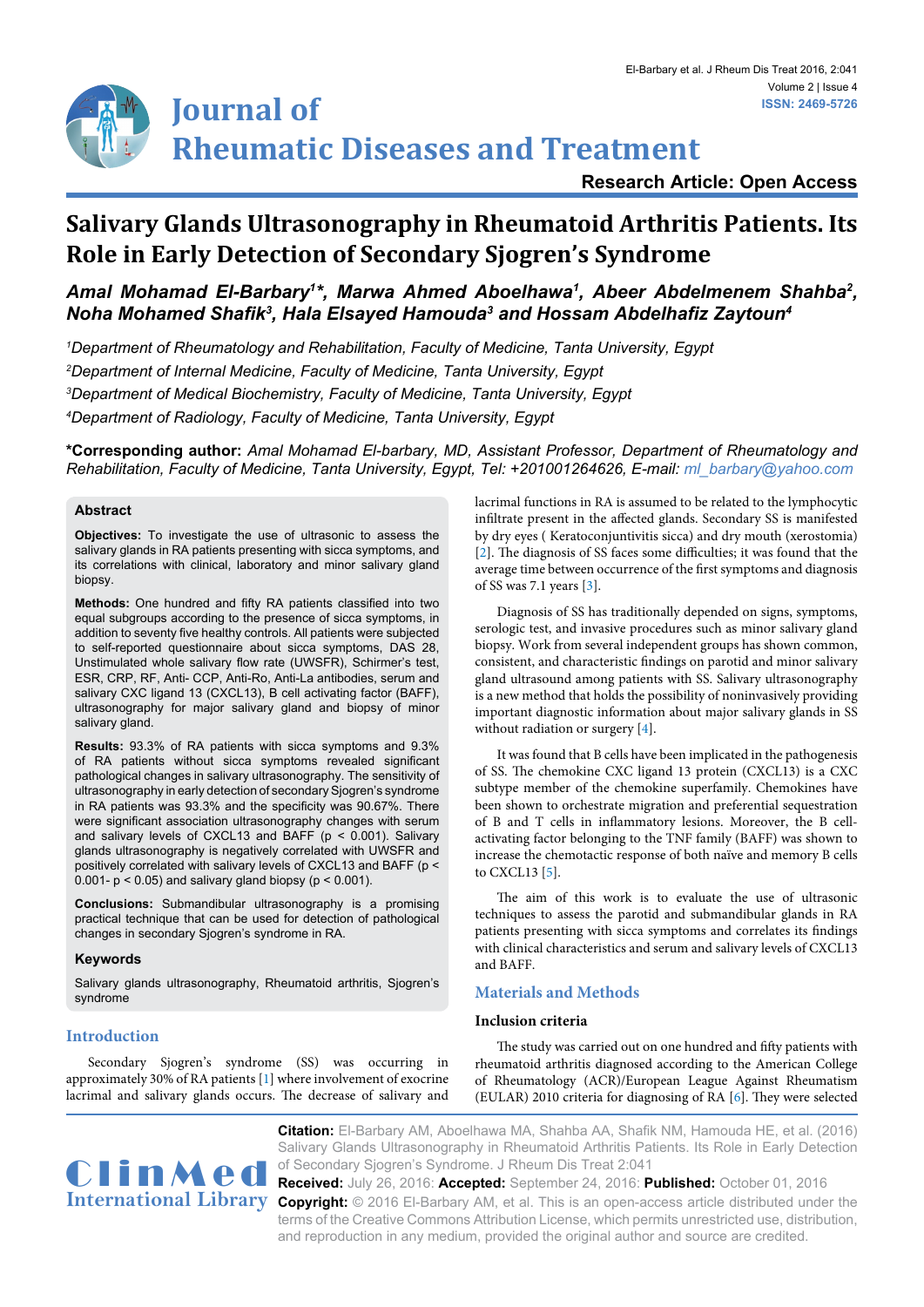from the Rheumatology and Rehabilitation Department, Tanta University Hospitals. The patients were classified into two equal subgroups according to the presence or absent of oral and ocular sicca symptoms (dry eyes daily for more than 3 months, sensation of sand or gravel, use of tear substitutes more than three times a day, dry mouth daily for more than 3 months, drink liquids to swallow dry food, and recurrently or persistently swollen salivary glands).

Seventy-five healthy volunteers matched in age and sex participated in the study as controls. Informed consents were taken from each patient and control. The study was approved by Local Research Ethics Committee of Faculty of Medicine, Tanta University.

## **Exclusion criteria**

We excluded patients with ophthalmologic complications such as scleritis; episcleritis; scleromalacia; those with prior eye surgery; contact lenses users; those who were taking xerogenic drugs including neuroleptics, antidepressants, antihypertensive, parasympatholytic drugs, and so on; those with diabetes mellitus, hepatitis C; or HIV infection; or prior irradiation of the neck.

## **All Patients were Subjected to the Following Assessment**

## **Clinical assessment**

- 1. Self-reported questionnaire: The questionnaire comprised questions about oral and ocular sicca symptoms based on European-American classification criteria for SS [[7\]](#page-4-11).
- 2. DAS 28: DAS 28 was measured for RA disease activity that takes into account the number of swollen and tender joints, a measurement of general health by the patients, and values of sedimentation rate [[8\]](#page-4-12).
- 3. Unstimulated whole salivary flow rate (UWSFR) test: UWSFR was determined in the morning. Patients had not eaten, smoked, swallowed liquids, or rinsed their mouths for at least 1 hour before the test. Flow rates were expressed as ml/minute. Saliva production  $\leq 1.5$  ml/15 minutes was considered abnormal [\[9](#page-4-13)]. Xerostomia was defined as one or more oral sicca symptoms in combination with pathological UWSFR [[10](#page-4-14)[,11](#page-4-15)].
- 4. Schirmer's test: The standardized tear test strips were placed between the medial and lateral parts of the lower eyelid without preceding use of anesthetic eye drops. After 5 minutes the strips were removed, and the length of the wetted area of the strip was measured. The test considered positive if the length of the wetted area was  $\leq$  5 mm at one or both eyes [[12](#page-4-16)]. Keratoconjuntivitis sicca was defined as one or more ocular sicca symptoms in combination with pathological Schirmer's test [[10](#page-4-14),[11](#page-4-15)].

#### **Laboratory assessment**

**Sampling:** Seven ml of venous blood were withdrawn from patients and control subjects under complete aseptic precautions, 1.6 ml blood was transferred into a vacutainer tube containing 0.4 ml sodium citrate for determination of ESR, 1 ml was placed in EDTA containing vacutainer for complete blood count, and the rest of the blood was delivered in a plain glass tube, allowed to clot at room temperature, and centrifuged at 2000 rpm for 10 minutes; the serum was separated. Rheumatoid factor (RF) and CRP were determined immediately, and aliquots of the rest of the serum and salivary samples were stored at -70° C till the time of assay of other laboratory tests. Saliva was centrifuged at 1500 rpm for 10 minutes before being analyzed.

## **Both patients and control groups were subjected to the following laboratory investigations:**

- 1) Complete blood count was done using Advia 60 cell counter (Bayer).
- 2) Erythrocyte sedimentation rate (ESR) mm/first hour was determined by Westergren method.
- 3) C-reactive protein (CRP) in serum was determined by using CRP-latex slide agglutination test provided by (SPINREAT, S.A.U, and Spain).
- 4) Rheumatoid factor (RF) was determined by nephelometry method (Behring, Marburg, Germany).
- 5) Serum anti-cyclic citrullinated peptides **(**anti-CCP2) measured by ELISAs (Quanta Lite CCP version 3.1 for IgG/IgA from Inova Diagnostics, San Diego, CA).
- 6) Serum Anti-Ro (Anti-SS-A) and Serum Anti-La (Anti-SS-B) antibodies were determined by quantitative sandwich enzyme linked immunoassay technique (ELISA), provided by ORGENTEC Diagnostika GmbH, Germany, according to the manufacturer's instructions: normal value: < 5 U/ml, borderline: 15-25 U/ml and elevated: > 25 U/ml [[13\]](#page-4-6).
- 7) Assessment of CXCL13 in serum and saliva: CXCL13 levels were determined by quantitative sandwich enzyme linked immunoassay technique (ELISA), provided by RayBiotech, Inc [\[14\]](#page-4-7).
- 8) Assessment of BAFF in serum and saliva: BAFF levels were assessed using a quantitative sandwich enzyme immunoassay technique (Quantikine® Human BAFF Immunoassay, R&D Systems, Minneapolis, Minnesota, USA). Results are presented in pg/ml [[15](#page-4-8)].

**Radiological assessment:** Ultrasonography for parotid gland and submandibular gland: sonographic examinations were performed using a B-K Medical (Mileparken 34, Denmark). Real-time scanner with center frequency of 6 to 12 MHz linear transducer. Bilateral parotid glands of each patient were scanned in two planes, parallel and perpendicular to the retromandibular plane. Bilateral submandibular glands of each patient were scanned in two planes, parallel and perpendicular to the submandibular plane. Ultrasonic examination was done by two radiologists blinded to the clinical diagnosis.

The parenchymal structure of the glands was categorized into five stages: stage 0: normal, stage 1: mild parenchymal inhomogeneity (PIH) (hypoechoic areas < 2 mm), stage 2: evident PIH (hypoechoic areas of 2-6 mm), stage 3: gross PIH (hypoechoic areas > 6 mm) and stage 4: adipose degeneration of the gland (adipose tissue echogenicity and parenchymal atrophy) [\[16,](#page-4-9)[17](#page-4-10)].

**Biopsy of minor salivary gland:** Biopsy of minor salivary gland from the inner side of the lower lip was done in all included patients and sections were stained by hematoxylin-eosin and considered positive (focus score of  $\geq$  1) when a focus of 50 lymphocytes/4 mm 2 was found. Salivary gland biopsy was read by a blinded pathologist. Secondary Sjogren's syndrome is diagnosed in RA patients according to revised international classification criteria for Sjogren's syndrome, by the American-European Consensus Group (AECG) [\[7\]](#page-4-11).

## **Statistical analysis**

All data were analyzed using SPSS software (version11; SPSS Inc., Chicago, IL, USA). Baseline characteristics are presented as mean ± standard deviation or as median (interquartile range) for continuous variables, and as frequency (percentage) for discrete variables. Comparisons between groups and association between characteristics of patients and ultrasonography (US) grading were conducted using analysis of variance (ANOVA) and Fisher LSD test. Cohen's kappa test was used for the analysis of inter-observer variation. Correlation between variables was examined using Pearson's correlation coefficient. p value < 0.05 was considered statistically significant. Sensitivity and specificity were calculated for sonography and biopsy of salivary gland examinations.

#### **Results**

The study included 150 patients with RA. The patients were classified into two equal subgroups according to the presence or absent of oral and ocular sicca symptoms. All RA patients were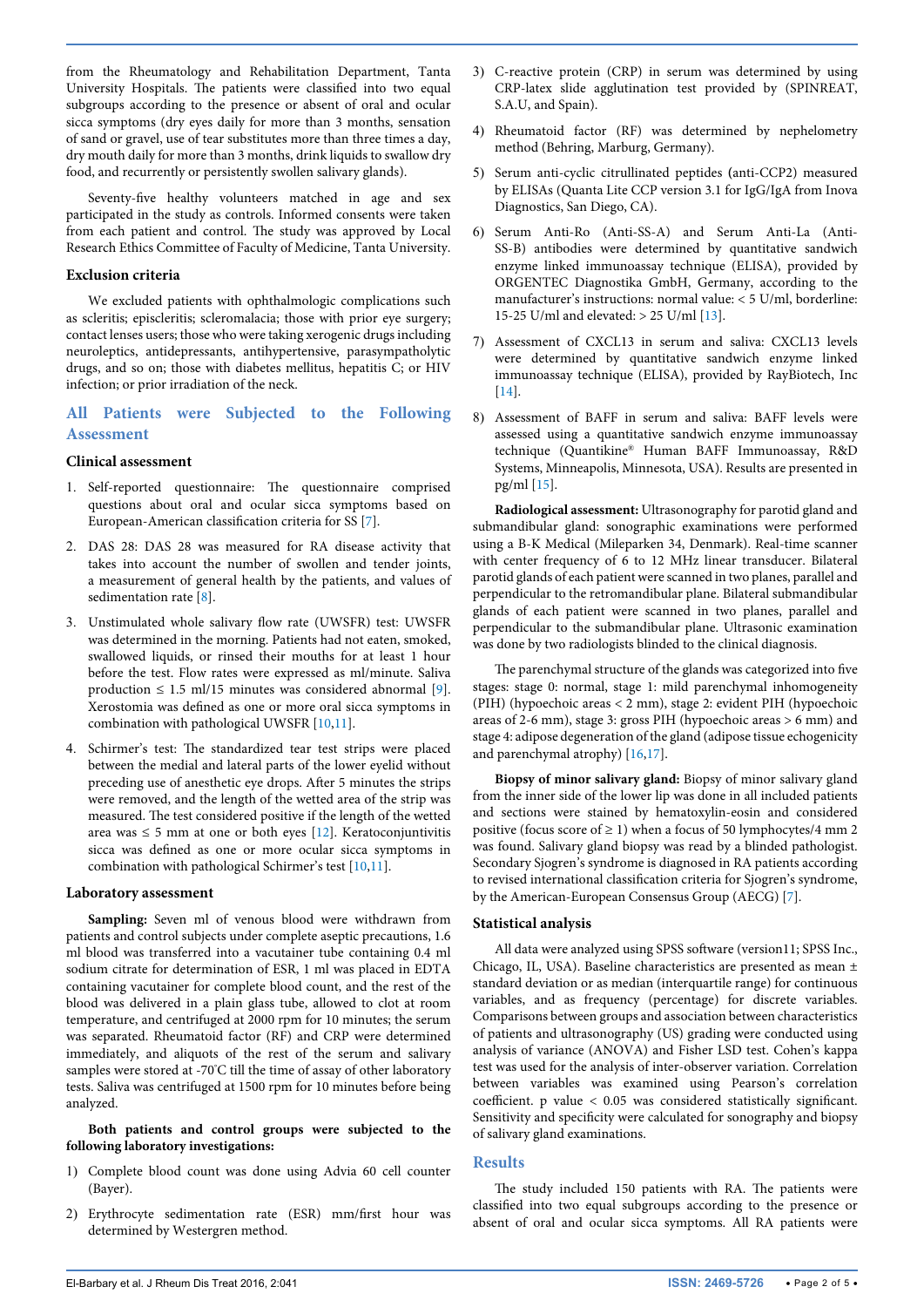<span id="page-2-2"></span>**Table 1:** Demographic, clinical and serological parameters in RA patients and controls.

|                            | RA (n = 75)               | $RA (n = 75)$            | Controls<br>$(n = 75)$ |  |
|----------------------------|---------------------------|--------------------------|------------------------|--|
| <b>Parameters</b>          | Present of sicca symptoms | Absent of sicca symptoms |                        |  |
| Age                        | $48.22 \pm 6.61$          | $51.23 \pm 5.42$         | $47.51 \pm 9.05$       |  |
| Sex (M/F)                  | 3/75                      | 2/75                     | 3/75                   |  |
| Duration of disease        | $10.33 \pm 2.66$          | $9.60 \pm 2.26$          |                        |  |
| Schirmer's test (mm/5 min) | $3.07 \pm 1.53$           | $14.67 \pm 7.36$         | $15.97 \pm 6.98$       |  |
| UWSFR (ml/15 min)          | $1.59 \pm 0.48$           | $2.35 \pm 0.55$          | $2.65 \pm 0.64$        |  |
| <b>DAS 28</b>              | $4.68 \pm 0.99$           | $4.85 \pm 0.79$          |                        |  |
| ESR (mm/h)                 | $40.46 \pm 20.84$ "       | $38.76 \pm 23.63$ "      | $10.22 \pm 2.89$       |  |
| CRP (mg/dl)                | $17.54 \pm 6.57$ "        | $16.42 \pm 5.98$ "       | $4.40 \pm 2.73$        |  |
| RF (U/ml)                  | 180 ± 160.2"              | $203 \pm 200.3$ "        |                        |  |
| $RF+ve$ n $(\%)$           | 65 (86.6%)                | 67 (89.3%)               | $14.6 \pm 5.5$         |  |
| Anti-CCP2 (U/ml)           | $323.5 \pm 286.7$         | $305.4 \pm 290.5$ "      | $14.11 \pm 5.45$       |  |
| Anti-Ro (U/ml)             | $23.05 \pm 21.19$ ;"      | $2.45 \pm 1.29$          | $2.68 \pm 0.41$        |  |
| Anti-Ro+ve $n$ $%$ )       | $5(6.6\%)$                | 00                       |                        |  |
| Anti-La (U/ml)             | $24.04 \pm 22.17$ ;"      | $3.54 \pm 2.23$          | $2.76 \pm 0.51$        |  |
| Anti-La+ve $n$ (%)         | $4(5.3\%)$                | 00                       |                        |  |
| CXCL13 in serum (pg/ml)    | 117.26 ± 114.75"          | 123.80 ± 115.46"         | $10.64 \pm 8.43$       |  |
| CXCL13 in saliva (pg/ml)   | $210.56 \pm 106.55$       | $115.80 \pm 88.56$ "     | $10.44 \pm 7.12$       |  |
| BAFF in serum (pg/ml)      | 759.69 ± 213.33**         | 582.93 ± 155.78"         | $314.88 \pm 141.00$    |  |
| BAFF in saliva (pg/ml)     | $945.23 \pm 356.12$       | 445.15 ± 112.41"         | 214.52 ± 124.36        |  |

\* p < 0.001 comparison between the two groups of RA.

 $*_p$  < 0.001 compared to controls.

UWSFR: Unstimulated Whole Salivary Flow Rate, DAS-28: Disease Activity Score for 28 Joints, ESR: Erythrocyte Sedimentation Rate, CRP: C-Reactive Protein, RF: Rheumatoid Factor, Anti- CCP: Anti-Cyclic Citrullinated Peptides, CXCL13: Chemokine CXC Ligand 13, BAFF: B Cell Activating Factor Belonging to the Tumor Necrosis Factor Family.

<span id="page-2-0"></span>**Table 2:** The percentage of associated sicca symptoms in RA patients presented with sicca symptoms.

|                                                     | $RA (n = 75)$<br>Present of sicca<br>symptoms |       |
|-----------------------------------------------------|-----------------------------------------------|-------|
|                                                     |                                               |       |
|                                                     | N                                             | $\%$  |
| Dry eyes daily for more than 3 months?              | 65                                            | 86.6% |
| Sensation of sand or gravel?                        |                                               | 97.3% |
| Use of tear substitutes more than 3 times a day?    |                                               | 26.6% |
| Dry mouth daily for more than 3 months?             |                                               | 80%   |
| Drink liquids to swallow dry food?                  |                                               | 90.6% |
| Recurrently or persistently swollen salivary glands |                                               | 6.66% |

<span id="page-2-1"></span>**Table 3:** Signs of 2ry Sjogren's syndrome RA patients.

|                                                             | $RA (n = 75)$<br>Present of sicca<br>symptoms |       | $RA (n = 75)$<br>Absent<br>of sicca<br>symptoms |          |
|-------------------------------------------------------------|-----------------------------------------------|-------|-------------------------------------------------|----------|
|                                                             |                                               |       |                                                 |          |
|                                                             | N                                             | %     | N                                               | %        |
| Pathological Schirmer's test                                | 65                                            | 86.6% | 3                                               | 4%       |
| Pathological UWSFR                                          | 58                                            | 77.3% | 3                                               | 4%       |
| Keratoconjunctivitis sicca                                  | 70                                            | 93.3% | $\Omega$                                        | 0        |
| Xerostomia                                                  | 54                                            | 72%   | $\Omega$                                        | $\Omega$ |
| Positive LSG biopsy (focus score of $\geq 1$ ) <sup>*</sup> | 70                                            | 93.3% | 9                                               | 12%      |
| Pathological changes in salivary U/S                        | 70                                            | 93.3% | 7                                               | 9.3%     |
| sSS"                                                        | 68                                            | 90.6% | 0                                               | 0        |

LSG: Labial Salivary Gland (LSG) Biopsy

\* A focus was evaluated as a collection of mononuclear cells with more than 50 lymphocytes/plasma cells and macrophages.

"sSS: Secondary Sjogren's syndrome diagnosed according to Revised international classification criteria for Sjogren's syndrome, by the American-European Consensus Group (AECG) [[7](#page-4-11)].

under disease-modifying antirheumatic drugs (DMARDs) either as monotherapy or in combination.

The main demographic, clinical, and serological characteristics of RA patients and controls are summarized in [table 1.](#page-2-2) There was a significant difference between the two groups of RA patients, according to Schirmer's test, and unstimulated whole salivary flow rate (UWSFR) (p < 0.001).

There was no significant difference between the two groups of RA patients, according to DAS 28 laboratory parameters, including ESR, CRP, RF and anti-CCP2 levels. Moreover, there was a significant difference between the two groups of RA patients and controls according to anti-Ro and anti-La levels. In the RA group with sicca symptoms only five patients were positive to anti-Ro (6.6%), and four patients were positive to anti-La (5.3%). Whereas none of the RA groups without sicca symptoms were positive to these autoantibodies.

Regarding serum and salivary CXCL13 and BAFF levels, CXCL13 and BAFF levels were significantly increased in RA patients compared to controls with insignificant differences between two groups of RA patients regarding serum levels of CXCL13. However, serum BAFF, salivary CXCL13, and salivary BAFF were significantly increased in the RA group with sicca symptoms compared to the RA group without sicca symptoms (p < 0.001). Ocular manifestations presented more than oral manifestations in RA patients with sicca symptoms. Moreover, 4% of RA patients without sicca symptoms revealed pathological Schirmer's and UWSFR tests [table 2](#page-2-0) and [table 3](#page-2-1).

In this study, 93.3% of RA patients with sicca symptoms and 12% of RA patients without sicca symptoms revealed positive labial salivary gland biopsy. However, 93.3% of RA patients with sicca symptoms and 9.3% of RA patients without symptoms revealed pathological changes in salivary ultrasonography. 80% of RA patients with sicca symptoms had ultrasonic abnormalities in submandibular glands, whereas 33.3% of patients had ultrasonic abnormalities in parotid glands.

The sensitivity of the labial salivary gland biopsy in early detection of secondary S in RA patients was 93.3%, and the specificity was 88%. However, sensitivity of salivary gland ultrasonography was 93.3%, and the specificity was 90.67%.

Regarding the salivary gland ultrasonography grading, in the RA group with sicca symptoms, forty patients out of seventy (57.14%) had grade 3 ultrasonic changes ([Figure 1\)](#page-3-0), whereas twenty-seven out of seventy patients (38.5%) had grade 2 ultrasonic changes, and only three patients had grade 1 changes (4.2%). However, 9.3% of RA group without sicca symptoms revealed grade 2 ultrasonic changes. The kappa test for inter-observer variation was good (0.891). There was a significant association between salivary gland ultrasonography grading with serum and salivary levels of CXCL13 and BAFF in RA patients ([Figure 2](#page-3-1)) ( $p < 0.001$ ).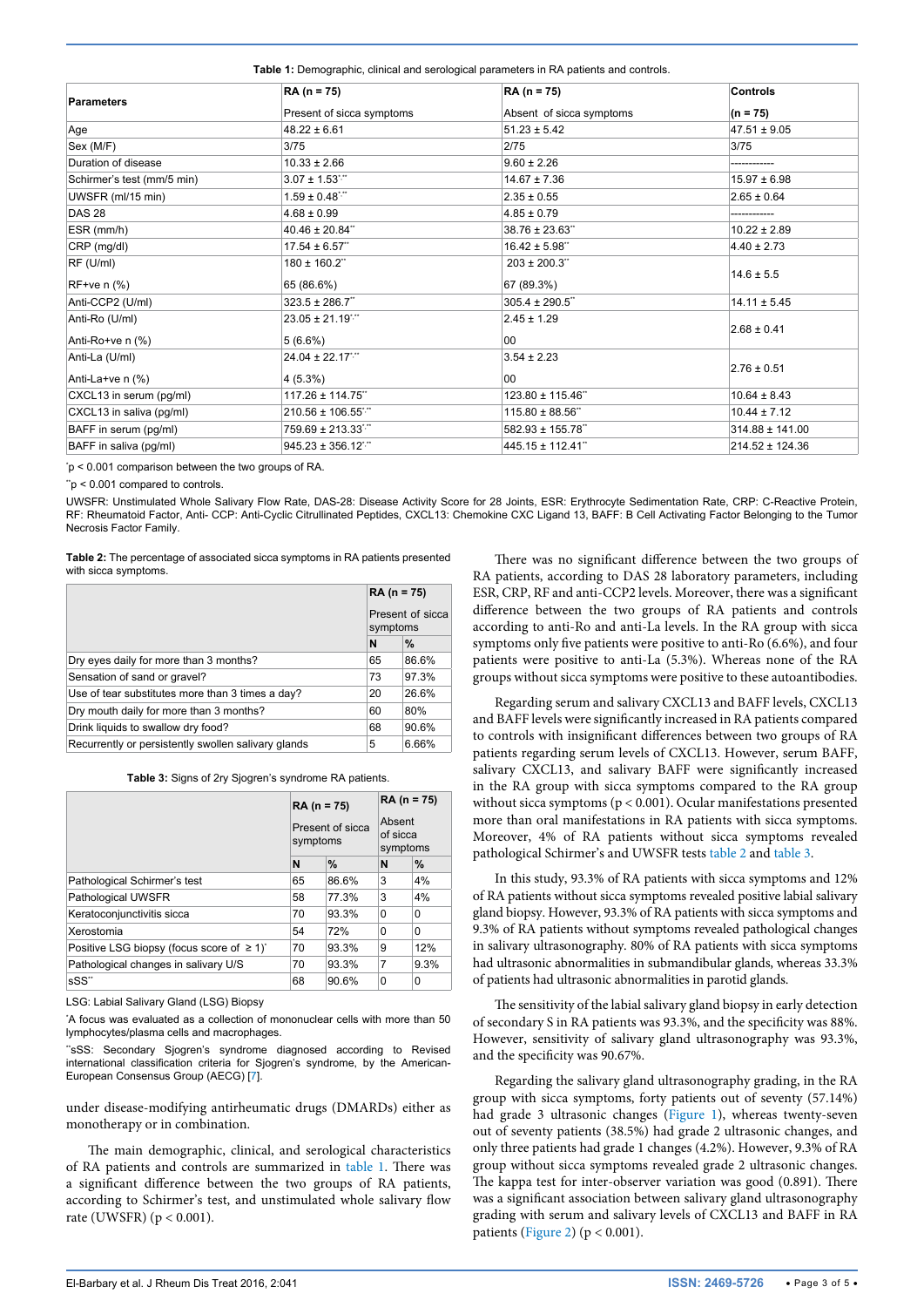<span id="page-3-0"></span>

**Figure 1:** Ultrasound image of grade 3 abnormalities in submandibular gland, Gross parenchymal inhomogenicity (hypoechoic areas > 6 mm).

<span id="page-3-1"></span>

Regarding correlation, there was a negative correlation between serum and salivary levels of CXCL13 and BAFF with Schirmer's and UWSFR tests in RA patients with sicca symptoms ( $r = -0.330$ ,  $p =$  $0.01$ ; r = -0.638, p < 0.001).

Salivary gland ultrasonography grading was negatively correlated with UWSFR tests ( $r = -0.64$ ,  $p < 0.001$ ). However, Salivary gland ultrasonography grading is positively correlated with laboratory tests (salivary levels of CXCL13 and BAFF levels ( $r = 0.70$ ,  $p < 0.001$ ;  $r =$ 0.45,  $p < 0.05$ ) and salivary gland biopsy ( $r = 0.64$ ,  $p < 0.001$ ).

#### **Discussion**

Although RA is known as a disease of the joints, it is important to recognize that it is a systemic disease often affecting extra-articular tissues throughout the body including the skin, blood vessels, heart, lungs, and muscles. The most common extra-articular manifestation of RA is SS, manifested by dry eyes ( Keratoconjuntivitis sicca) and dry mouth (xerostomia) [[18\]](#page-4-29). Fujita, et al. [[19](#page-4-30)], Salliot, et al. [[20](#page-4-31)], Tomiak, et al. [[21](#page-4-32)], and Amador, et al. [[22](#page-4-33)] reported that the coexistence of SS and RA was 5%, with 30% caused by an autoimmune epithelitis in lacrimal and salivary glands.

Regarding the RA patients who showed the sicca symptoms, it was found that the patients who suffered from ocular manifestations were greater than the patients who suffered from oral manifestations. Lemp [\[23\]](#page-4-34) demonstrated that ocular manifestation was presented for more than 90% of the RA patients. Moreover, Wengkaew, et al. [[11](#page-4-15)] documented that the prevalence of ocular and oral subjective symptoms in RA patients were 38% and 6%, respectively.

In the RA group with sicca symptoms, only five patients showed positive results for the anti-Ro (6.6%), and four patients

showed positive results for anti-La (5.3%). These results agreed with Franceschini, et al. [\[24](#page-4-17)], Cavazzana, et al. [\[25\]](#page-4-18), and Yoshimi, et al. [[26](#page-4-19)], who found that anti-Ro antibodies were detected in 3 to 15% of patients with RA associated with extra-articular features. The low frequency of anti-Ro/La antibodies among RA patients confirmed that these antibodies are unlikely to be contributory in this group of patients.

In this study, CXCL13 and BAFF levels were significantly high in RA patients when compared to controls. Serum BAFF, salivary CXCL13, and salivary BAFF levels were significantly high in the RA group with sicca symptoms when compared to RA group without sicca symptoms. Levels of CXCL13 and BAFF were negatively correlated with Schirmer's and UWSFR tests. Moreover, the higher levels were associated with a higher degree of ultrasonic changes in salivary glands.

CXC ligand13 (CXCL13), which is also known as B cell-attracting chemokine1 or B lymphocyte chemoattractant, is a member of the CXC subtype of the chemokine superfamily. It is critical for secondary lymphoid tissue development and distribution of lymphocytes within microenvironments. The synergy between BAFF and CXCL13 might also favor the recruitment of pathological B cells and their sequestration in follicle-like structures during autoimmune diseases [[27](#page-4-20)].

Kramer, et al. [\[28\]](#page-4-21) found that CXCL13 increased with disease progression in salivary tissue and serum from SS models. Furthermore, 74% of the patients with primary SS had increased levels of serum and salivary CXCL13. Moreover, BAFF overexpression that has been observed in SS is associated with B-cell tolerance breakdown and autoantibody production. In the salivary glands, a minority of B-cell clusters represent ectopic germinal center cells, while the majority manifest features that were consistent with transitional type 2 (T2) and marginal-zone (MZ)-like B cells. Interestingly, both types of B-cell clusters, including autoreactive B cells and BAFF, is associated with MZ-like B cells in the salivary glands. Daridon, et al. [\[29](#page-4-22)] can identify the cells that produce BAFF in the salivary glands of patients with primary SS.

Kramer, et al. [\[30\]](#page-4-23) concluded that salivary CXCL13 would enhance the diagnostic algorithm for sjogren syndrome significantly. In addition, CXCL13 measurements may have predictive value to develop serious oral disease manifestations.

Regarding radiological findings, pathological changes of salivary gland ultrasonography were detected in 93.3% of RA patients with sicca symptoms and 9.3% of RA patients without sicca symptoms. The sensitivity and specificity of salivary gland ultrasonography percentages were 93.3% and 90.67%, respectively. Moreover, salivary gland ultrasonography was significally correlated with salivary levels of CXCL13 and BAFF and salivary gland biopsy.

These results agreed with Tzioufas, et al. [[31](#page-4-24)], who documented that ultrasonography was a noninvasive method that provided information about the changes to major salivary glands during inflammation. Also, a published study by Wernicke, et al. [[32\]](#page-4-25) documented that ultrasonography revealed the decreased level of echogenicity of submandibular glands in patients with SS but not in normal individuals, with a specificity of more than 90% and sensitivity close to 60%.

Milic, et al. [[33](#page-4-26)] found that ultrasonographic abnormalities of salivary glands were detected in 107/115 (93.0%) of patients with primary SS, in 12/44 (27.3%) with secondary SS, in 25/50 (50.0%) with sicca symptoms, and in 4/36 (11.1%) asymptomatic controls. The sensitivity to specificity ratio was 91/83. Takagi, et al. [\[34\]](#page-4-27) reported that the results from the submandibular ultrasound were significantly the same as the results from sialography for the diagnosis of SS. In addition, Salaffi, et al. [\[35\]](#page-4-28) concluded that the findings of parotid and submandibular glands were equal.

From this study, we concluded that submandibular ultrasonography of RA was a promising technique that could be used